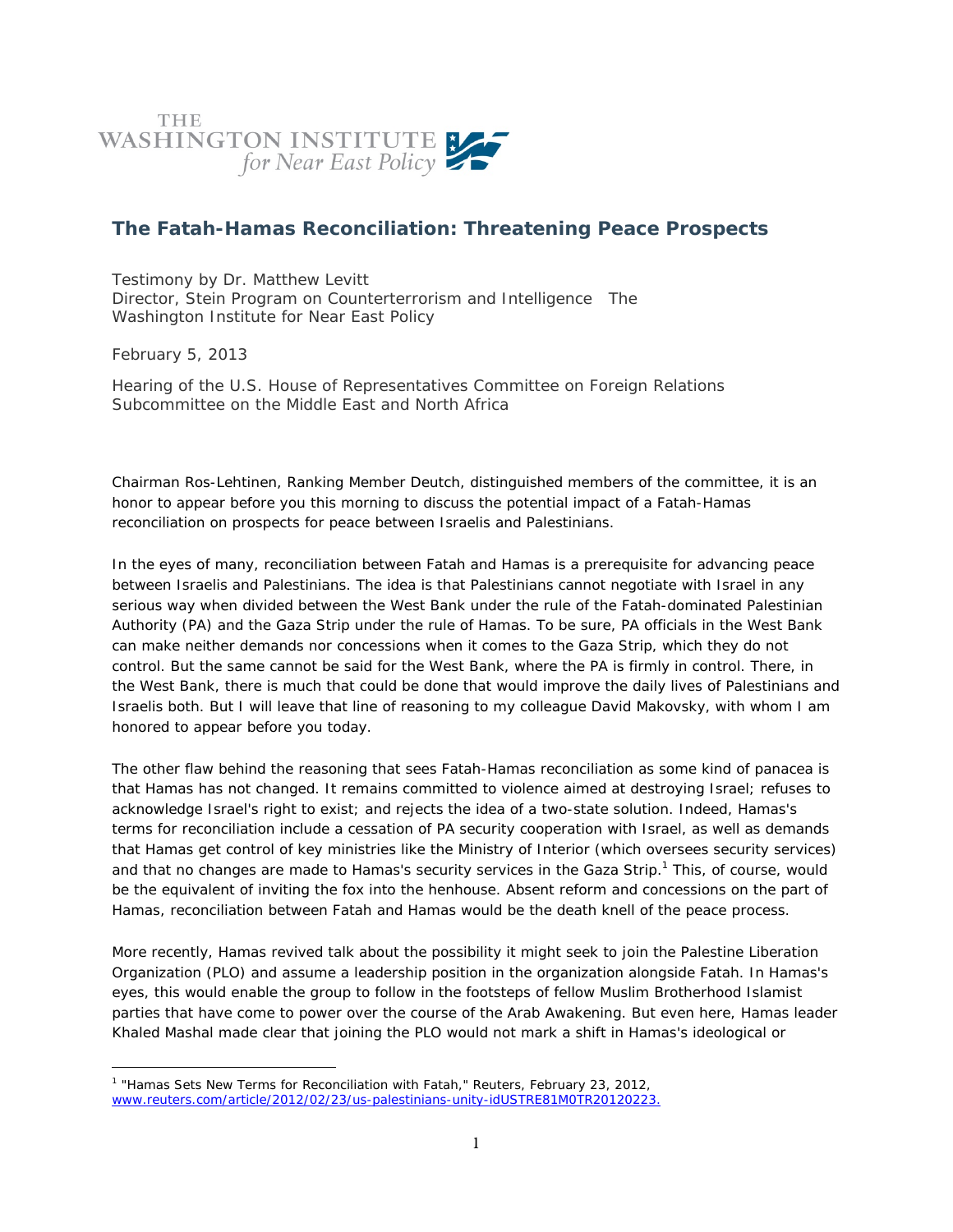political positions. Hamas insisted on "liberation first, then a state," Mashal explained, because a state based on "compromise or settlement is not a real state." If that were not clear enough, he added that "Hamas will always be with the resistance. Resistance is not a hotel that we can check into and out of." Indeed, it is at the core of Hamas's identity as a militant Islamist group committed to jihad. Responding to critics of Hamas's decision to agree to a ceasefire with Israel after the November 2012 conflict, Mashal was equally blunt: "To those who view the cease-fire with suspicion, we will be committed to the path of resistance until we liberate Palestine. But escalation and calm, this is a management decision."<sup>2</sup> In other words, nobody should mistake Hamas's tactical flexibility for strategic change.

To be sure, on the other side of the Fatah-Hamas divide, Fatah remains notoriously corrupt, continues to tolerate and engage in anti-Israel incitement and propaganda, and appears more interested in pursuing international recognition through acts of unilateralism than in pursuing substantive talks with Israel. And yet, continued funding for the PA remains smart policy in the best interests of U.S foreign policy objectives, not to mention Palestinian and Israeli interests.

## **Hamas Is the Problem**

 $\overline{a}$ 

Hamas's continued terrorist activity targeting Israel from the Gaza Strip was underscored most recently by the November 2012 conflict, which was initiated by Hamas provocations such as firing an antitank missile at an Israel Defense Forces (IDF) jeep on the Israeli side of the border; filling a border tunnel with explosives to capture an Israeli soldier; and placing an explosive at the border fence.

For its part, Israel responded as severely as it did to these Hamas provocations because it could not tolerate a situation in which Hamas and other terrorist groups in Gaza continued to stockpile longrange rockets -- including Iranian- and Chinese-made Fajr-3 and Fajr-5 missiles -- and other strategic weapons that could threaten large swaths of the Israeli population at once. These weapons are smuggled into Gaza via ratlines that run the length of Egypt, north to south and east to west. Iran ships weapons to Sudan and, as the recent Israeli attack on a weapons factory in Khartoum revealed, manufactures weapons there as well. These are then trucked north through Egypt, across the Sinai, and into Gaza -- a distance of over 1,500 kilometers. Other weapons, including small arms and manportable air-defense systems (MANPADs, or shoulder-fired missiles), have been flowing east out of Libya, across northern Egypt, and into Gaza.

Not only had Hamas and other groups amassed arsenals of some 10,000 rockets, Hamas also built weapons labs where it was producing its own long-range rockets (albeit with much smaller payloads) and developing a domestic capability to produce unmanned aerial vehicles (UAVs). Recently, Hamas made significant improvements that increased the range, accuracy, and payloads of its domestically manufactured rockets. Over the course of the November 2012 conflict, Israel destroyed many of these weapons systems, as well as launchpads, production labs, and command-and-control facilities. And Hamas fired off around a thousand of its rockets, further depleting its arsenal. Today, Hamas is working overtime to try to replace these weapons.

<sup>2</sup> Anne Barnard, "Hamas Chief Revives Talk of Reuniting with PLO," *New York Times*, November 28, 2012, http://www.nytimes.com/2012/11/29/world/middleeast/leader-of-hamas-calls-for-palestinian-unity.html?\_r=0.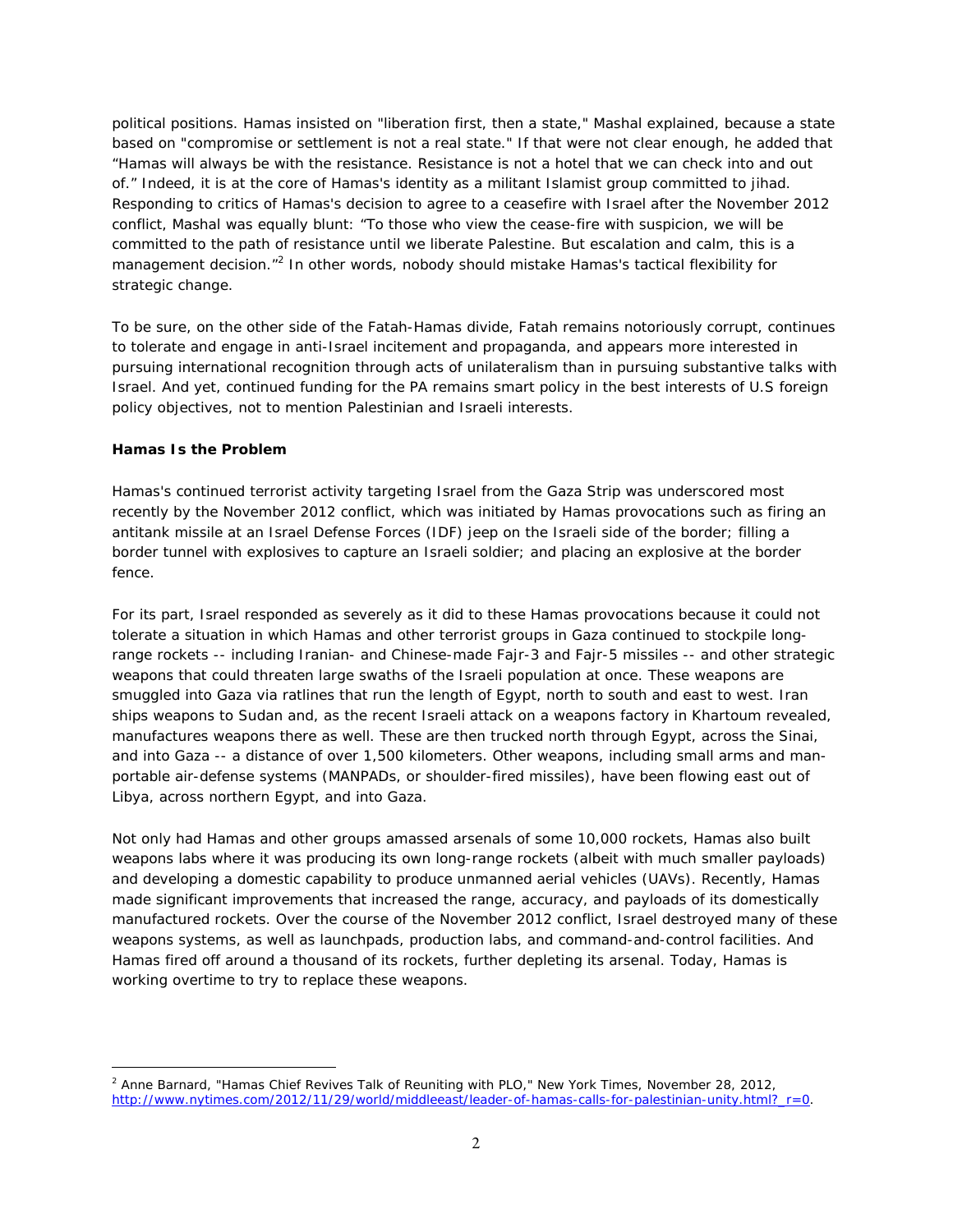Meanwhile, even as it pressed ahead with plans to accumulate as many rockets and other weapons as possible in the Gaza Strip, Hamas has worked hard over the past couple of years to rebuild its West Bank networks.

In 2011, Israeli security forces arrested dozens of Hamas operatives spread throughout a network of some thirteen militant cells located in the southern West Bank and the Jerusalem area.<sup>3</sup> The network carried out one attack, setting off a small improvised explosive device near the International Convention Center in downtown Jerusalem on March 23, killing a British citizen and wounding fortyseven Israelis.<sup>4</sup> In another case, the network successfully infiltrated an intended suicide bomber into Jerusalem from Hebron, but authorities thwarted the plot and arrested the would-be bomber on August 22.

Members of the network included more than twenty criminals recruited by jailed Hamas operatives in Israel's Ketziot Prison. Most of them were near the end of their terms at the time of recruitment and were soon released, whereupon they focused their efforts on recruiting more members and plotting kidnapping operations aimed at securing the release of Hamas leaders in Israeli prisons.<sup>5</sup> Hamas leaders from Gaza helped direct the operations of these new West Bank cells and sought to provide weapons by smuggling them through Sinai and the Negev desert into the southern West Bank.

Among the plots foiled by the Israeli arrests were shootings, kidnappings targeting Israelis near Hebron or the Gush Etzion bloc in the West Bank, and a Jerusalem suicide bombing planned for August 21.<sup>6</sup> News of the arrests came as a surprise to many given the relative quiet the West Bank has enjoyed recently, which is largely a result of Israeli-Palestinian cooperation targeting Hamas activities there. Yet over the past six months, Israeli security officials have recorded a 25 percent increase in the number of threat warnings regarding potential Hamas attacks in the West Bank, especially in the Hebron, Nablus, and Ramallah areas.

Hamas activity in the West Bank continues. At the end of January, the IDF and Israel Security Agency (ISA, or Shin Bet) arrested twenty known Hamas members in Hebron (West Bank). They are known as Hamas members because they had served prison sentences in Israel previously for terrorist activity. They were planning on carrying out kidnapping plots and had more than ten guns of various types. The investigation revealed that the terror cell maintained contact with high-ranking Hamas officials to receive assistance, directions, and funding. The cell's primary contact was Husam Badran, a former prisoner who was part of the exchange for captured Israeli soldier Gilad Shalit. Badran was released from prison in October 2011 and exiled to Qatar. The terrorist cell has been indicted on charges of weapons possession, contacting a hostile organization, and conspiracy to kidnap an IDF soldier.<sup>7</sup> The IDF also noted that the "terrorists' primary goal was to execute a kidnapping attack in order to bargain for the release of prisoners."<sup>8</sup>

<sup>&</sup>lt;sup>3</sup> Meir Amit Intelligence and Terrorism Information Center, September 12, 2011, http://www.terrorisminfo.org.il/data/pdf/PDF\_11\_199\_2.pdf, 2.

 $<sup>4</sup>$  Ibid., 4.</sup>

 $<sup>5</sup>$  Ibid., 2-5.</sup>

 $^6$  Ibid., 4.

<sup>&</sup>lt;sup>7</sup> "Hamas Terror Infrastructure Uncovered," Israel Defense Forces, January 31, 2013, http://www.idf.il/1283-18192-en/Dover.aspx.

<sup>&</sup>lt;sup>8</sup> "IDF & ISA Uncover Hamas Terrorist Assets in Hebron," Israel Defense Forces blog, January 31, 2013, http://www.idfblog.com/2013/01/31/idf-isa-uncover-hamas-terrorist-assets-in-hebron/.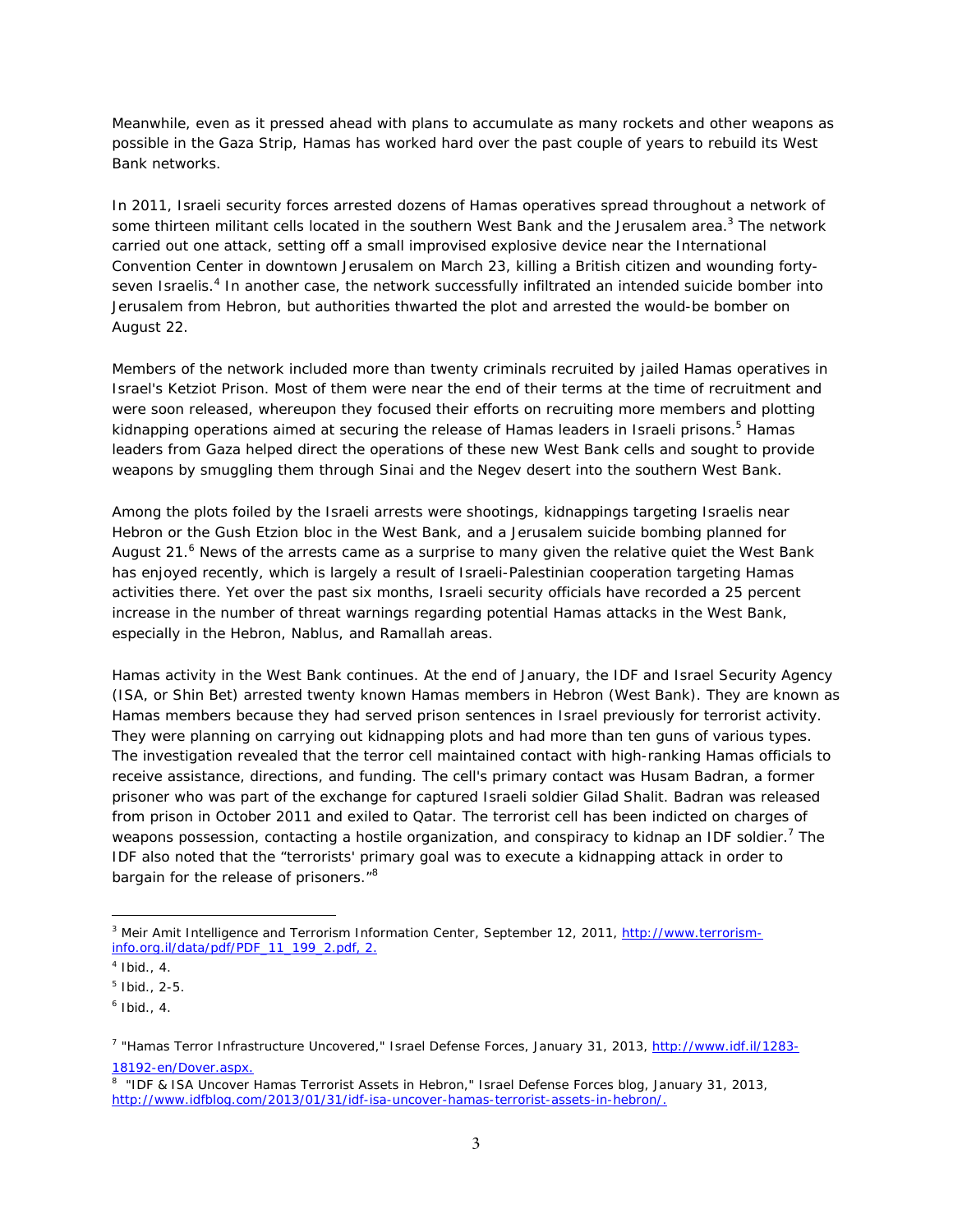In December, it was reported that Hamas leader Khaled Mashal had instructed Hamas cells in the West Bank to prepare for an armed takeover of the territory.<sup>9</sup> Earlier that month, Hamas had been allowed to hold its first rally in five years in the West Bank.<sup>10</sup> In October 2012, the Shin Bet arrested thirty members of Hamas near Ramallah.<sup>11</sup> On October 27, 2012, Hamas MP Mahmud al-Ramahi was arrested at a military roadblock in the West Bank.<sup>12</sup> In September, a secret Hamas prison was reportedly found in the West Bank, although Hamas denied its existence.<sup>13</sup>

A September 2011 report produced by the Shin Bet indicated "Hamas intensive efforts to restore the organization's military infrastructures" in the West Bank.<sup>14</sup> The report listed three sources contributing to these efforts: Hamas headquarters abroad, imprisoned Hamas activists, and Gaza Strip-based Hamas members who attempt to transfer weapons to the West Bank.

## **Hamas Beyond the West Bank and Gaza**

 $\overline{a}$ 

Historically, Hamas has limited its operational focus to Israel, with almost all of its attacks occurring within the West Bank, Gaza, and Israel proper. Although many non-Israelis have been killed in such attacks, most of them were unintended victims of inherently indiscriminate terrorist tactics. In 2011, however, Hamas expanded its area of operations. Information released by Israeli and American authorities suggests that the group has now extended its logistical efforts and even certain planning and operational activities as far afield as Iraq, Saudi Arabia, Turkey, Syria, Egypt, and China.<sup>15</sup>

Most startling was the news regarding Muhammad Hisham Muhammad Ismail Abu Ghazala (aka Mansur/Khadim al-Hussein), a Hamas explosives expert targeted by both Washington and Baghdad for his ties to al-Qaeda, Iran, former Saddam regime elements, networks responsible for proliferating improvised explosive devices in northern Iraq, and various terrorist organizations throughout the country. The United States recently listed him as a Specially Designated Global Terrorist under Executive Order 13224, which targets those who carry out or support terrorism. According to the State Department press release announcing the designation, he has worked with rockets and unmanned aerial vehicles and disseminated remote detonation designs to former regime elements and other terrorists in Iraq. The department also highlighted his links with Tehran -- "the world's leading state sponsor of terrorism" -- and al-Qaeda.<sup>16</sup>

http://www.shabak.gov.il/SiteCollectionImages/english/TerrorInfo/reports/shotef070911-en.pdf; Meir Amit Intelligence and Terrorism Information Center, September 12, 2011, 3.

<sup>9</sup> "Hamas Preparing for West Bank Takeover," *Jerusalem Post*, December 23, 2012, http://www.jpost.com/MiddleEast/Article.aspx?id=297014. 10 "After 5-Year Ban, Hamas Holds Rally in West Bank," *Haaretz*, December 13, 2012,

http://www.haaretz.com/news/middle-east/after-5-year-ban-hamas-holds-rally-in-west-bank-1.484743.<br><sup>11</sup> "Israel Arrests West Bank Hamas Militants," Associated Press, October 29, 2012, http://www.breitbart.com/Big-Peace/2012/10/29/Israel-arrests-West-Bank-Hamas-militants.

<sup>&</sup>lt;sup>12</sup> "Israel Arrests Senior Hamas MP in West Bank," Agence France-Presse, October 27, 2012, http://www.rawstory.com/rs/2012/10/27/israel-arrests-senior-hamas-mp-in-west-bank/.

<sup>13</sup> Khaled Abu Toameh, "PA Says It Discovered Secret Hamas Jail by Nablus," *Jerusalem Post*, September 23, 2012, http://www.jpost.com/MiddleEast/Article.aspx?id=285978.

<sup>14</sup> Israel Security Agency, "Exposure of Judea and Samaria-Based Hamas Military Terror Infrastructures; Prevention of Suicide Bombing in Jerusalem," September 2011.

<sup>&</sup>lt;sup>15</sup> Israel Security Agency, "Exposure of Judea and Samaria-Based Hamas Military Terror Infrastructures; Prevention of Suicide Bombing in Jerusalem," September 2011,

http://www.shabak.gov.il/SiteCollectionImages/english/TerrorInfo/reports/shotef070911-en.pdf.

<sup>&</sup>lt;sup>16</sup> U.S. Department of State, Office of the Spokesperson, "Terrorist Designation of Hamas Operative Muhammad Hisham Muhammad Isma'il Abu Ghazala," September 22, 2011, http://www.state.gov/r/pa/prs/ps/2011/09/173352.htm.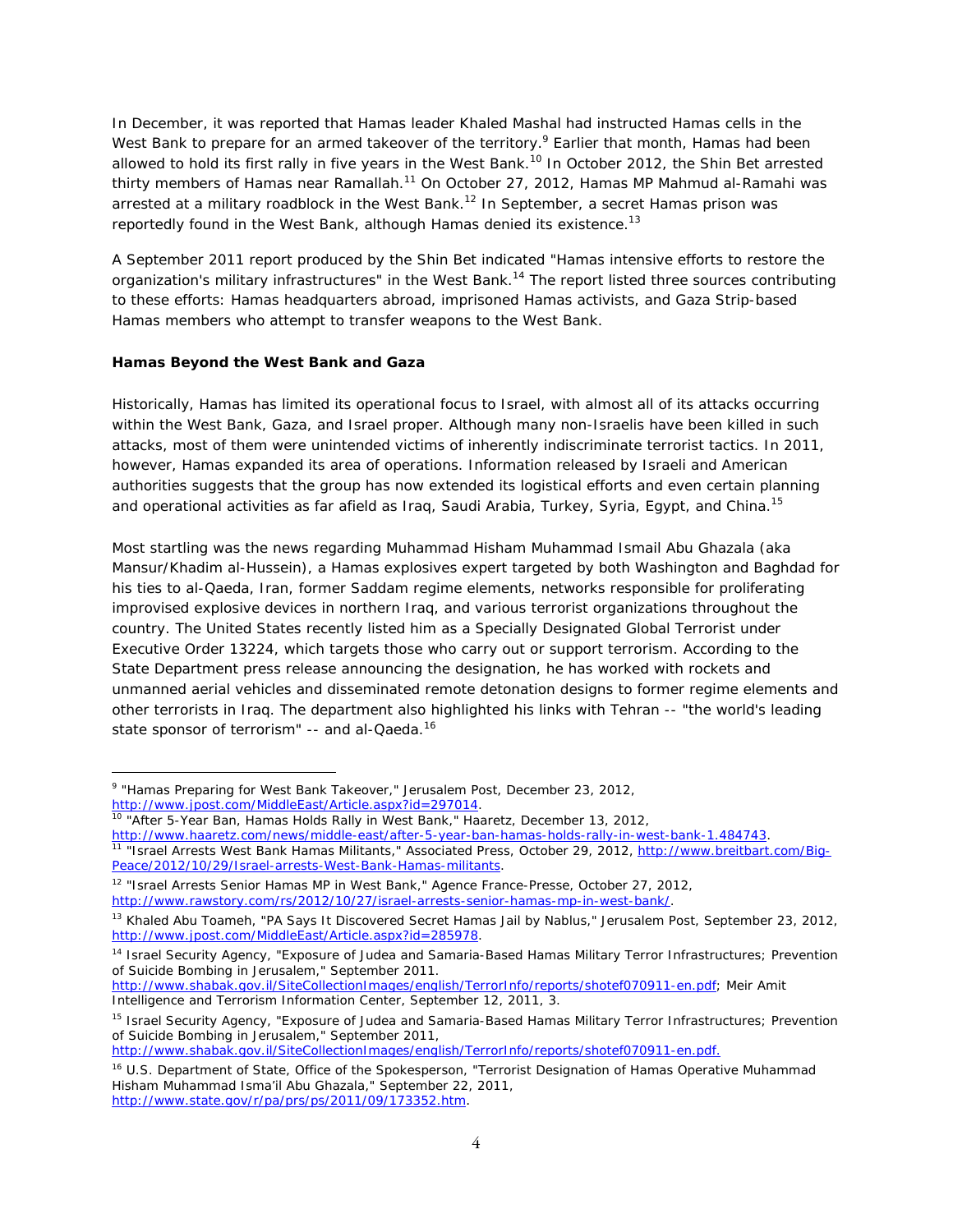For its part, Baghdad had offered a \$50,000 reward for information leading to his capture. According to Iraqi national security advisor Muwaffaq Rubaie, Abu Ghazala is among the insurgency's top supporters, which is why he appears thirty-third on the Iraqi government's "41 Most Wanted List." The description of his activities provided in that list is nearly identical to that of the State Department.

Perhaps most surprising, nothing in the U.S. designation suggested that Abu Ghazala broke with Hamas to join the Iraqi insurgency or partner with elements tied to al-Qaeda. To the contrary, the press release emphasized -- in the present tense -- that he "plays an integral role in Hamas." His terrorist activities have apparently caught the attention of other U.S. agencies as well, with the State Department designation serving to "highlight the threat posed by Abu Ghazala while simultaneously assisting and complementing the law enforcement actions of other U.S. agencies."<sup>17</sup>

Hamas has also reportedly held operational meetings in Saudi Arabia. Israeli authorities report that in 2011 Hamas members met with new recruits from the Hebron area in Saudi Arabia, giving them operational instructions passed down from the group's military-wing leaders from Gaza. One of the participants, Mamoun Qafisha, was described as "a Hamas military operative who handles recruits in Judea and Samaria [the West Bank] from his residence in Saudi Arabia."18

In the past, Hamas operatives have held meetings in the kingdom during the Hajj pilgrimage, and the group's finance committee has long been known to operate out of Jeddah.<sup>19</sup> Yet the news of Hamas military operatives establishing themselves there and holding terrorist meetings in their Saudi homes was new. One of Qafisha's recruits -- Hussein Qawasmeh, the chief explosives "engineer" of the Israeli-targeted Hamas network discussed earlier -- reportedly built the bomb used in the March 23 Jerusalem attack, and another such device was found at his home in Hebron.<sup>20</sup> Similarly, Ahmed Madhoun, one of the Hebron cell's leaders, was recruited at another meeting in Saudi Arabia by Hamas activists from Gaza. Madhoun was reportedly given \$10,000 to recruit and arm a new Hamas cell in Hebron whose primary mission was to kidnap an Israeli soldier.<sup>21</sup>

According to Israeli officials, Hamas weapons procurement operations have over the past few years increasingly led the group's operatives around the world. In February 2011, Israeli agents nabbed Dirar Abu Sisi, a Hamas rocket engineer from Gaza who had been operating in the Ukraine.<sup>22</sup> And in July, they arrested Ayman al-Adam, a Jordanian courier of Palestinian descent whose family hailed from the Hebron area. Through him, Hamas leaders in Syria delivered money and instructions on how to assemble bombs and execute kidnappings to members of the Hebron cell. During questioning, al-

<sup>&</sup>lt;sup>17</sup> U.S. Department of State, Office of the Spokesperson, "Terrorist Designation of Hamas Operative Muhammad Hisham Muhammad Isma'il Abu Ghazala," September 22, 2011.

<sup>&</sup>lt;sup>18</sup> Meir Amit Intelligence and Terrorism Information Center, September 12, 2011, http://www.terrorisminfo.org.il/data/pdf/PDF\_11\_199\_2.pdf, 5.

<sup>&</sup>lt;sup>19</sup> Matthew Levitt, "A Hamas Headquarters in Saudi Arabia?" PolicyWatch #521 (Washington Institute for Near East Policy, September 28, 2005), http://www.washingtoninstitute.org/policy-analysis/view/a-hamas-headquarters-insaudi-arabia; Anna Robinowitz, "Terror at the Hajj," PolicyWatch #426 (Washington Institute for Near East Policy, March 3, 2004), http://www.washingtoninstitute.org/policy-analysis/view/terror-at-the-hajj.

<sup>&</sup>lt;sup>20</sup> Meir Amit Intelligence and Terrorism Information Center, September 12, 2011, 5.

 $21$  Ibid., 6.

<sup>22 &</sup>quot;Palestinian Engineer Accused of Missile Murder Plot," *Guardian*, April 4, 2011, http://www.guardian.co.uk/world/2011/apr/04/palestinian-accused-missile-plot.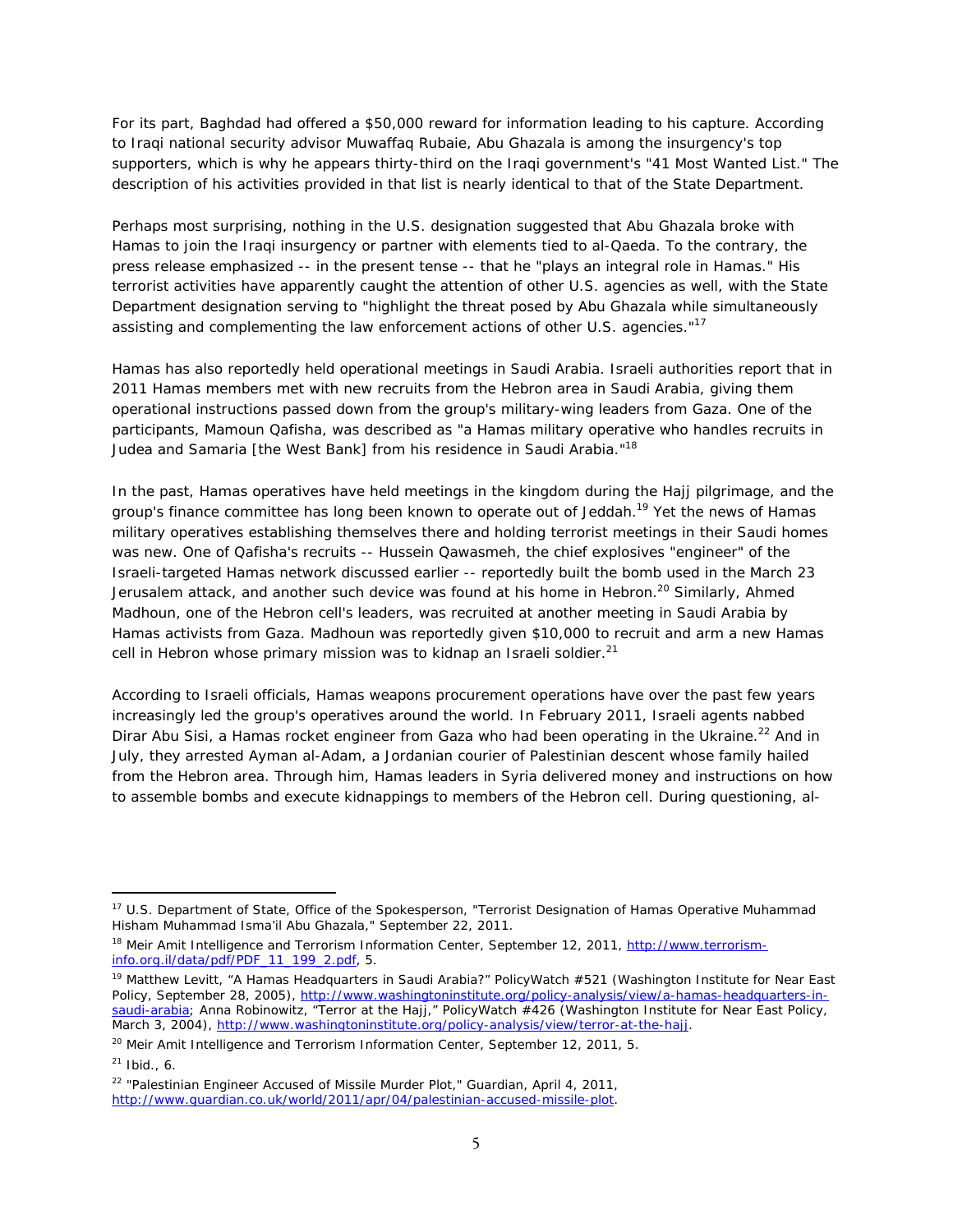Adam stated that his Hamas handler in Syria sent him on missions not only to Hebron but also to Turkey and China.<sup>23</sup>

In addition, Israeli security officials assert that the scale and scope of Hamas political and operational activity in Turkey -- long a comfortable place for the group -- have increased significantly over the past two years. What is not clear is the extent to which Turkish authorities are aware of the operational efforts. Over the past few years, Hamas operatives in Syria have moved some of their activities to Turkey, where they enjoy greater operational freedom under the Erdogan government. According to the Shin Bet, Hamas operatives in the West Bank received funding, guidance, and training from Hamas headquarters personnel not only in Syria but also in Turkey and Saudi Arabia.

Moreover, at least one of the Hebron-area operatives arrested since May was also "involved in operations carried out on behalf of the Hamas headquarters in Syria in other countries, including China and Turkey."24 According to the ISA (Shin Bet), its investigation revealed that Hamas activities in China centered on money laundering and weapons procurement, while efforts in Turkey focused on recruiting new operatives.<sup>25</sup>

The group has also become more active in Egypt. With the Mubarak regime gone, the transitional government weak, the Muslim Brotherhood ascendant, and Syria's Assad regime increasingly isolated, it was no surprise that many Hamas leaders and operatives departed Syria for Egypt and elsewhere. With black market arms flowing east from Libyan depots, and with the Sinai largely ungoverned and underpatrolled, Egypt has also become a hub for weapons procurement. In some cases, like the August 2011 attack near Eilat, Hamas operations included Egyptian nationals as well as other foreign fighters.

#### **Poor Prospects for Calm in the Wake of Operation Pillar Defense**

The ceasefire Egypt brokered with American help will last for a period of time. But without significant diplomatic follow-up, it will likely last only as long as it takes for Hamas to rearm. The factors that led Hamas to initiate the violence remain unchanged. For that matter, the factors that drove Israel to respond as it did to the Hamas attacks also remain in play. And while Egypt, which emerges from the conflict with renewed regional standing and "street cred," has every interest in seeing the agreement it mediated stand, it is not clear it is either able or willing to do what is necessary to stem the torrent of weapons flowing across its territory into Gaza.

Hamas initiated the November 2012 round of hostilities against Israel at that particular moment not at Iran's behest, but because it felt emboldened by the rise of Islamist allies in the region, because it had accumulated a sufficiently large stockpile of rockets from Iran, and because some of the most hardline militant leaders of the group's Qassam Brigades won spots on the Hamas Shura Council in Gaza and now dominate both the group's military and political elements in Gaza.

<sup>&</sup>lt;sup>23</sup> "Exposure of Judea and Samaria-Based Hamas Military Terror Infrastructures; Prevention of Suicide Bombing in Jerusalem," Israel Security Agency, September 2011, http://www.shabak.gov.il/SiteCollectionImages/english/TerrorInfo/reports/shotef070911-en.pdf.

 $24$  Meir Amit Intelligence and Terrorism Information Center, September 12, 2011, 2.

<sup>&</sup>lt;sup>25</sup> Meir Amit Intelligence and Terrorism Information Center, September 12, 2011, 5; Yaakov Katz, "Shin Bet: Hamas Operating in Turkey, China," *Jerusalem Post*, September 8, 2011.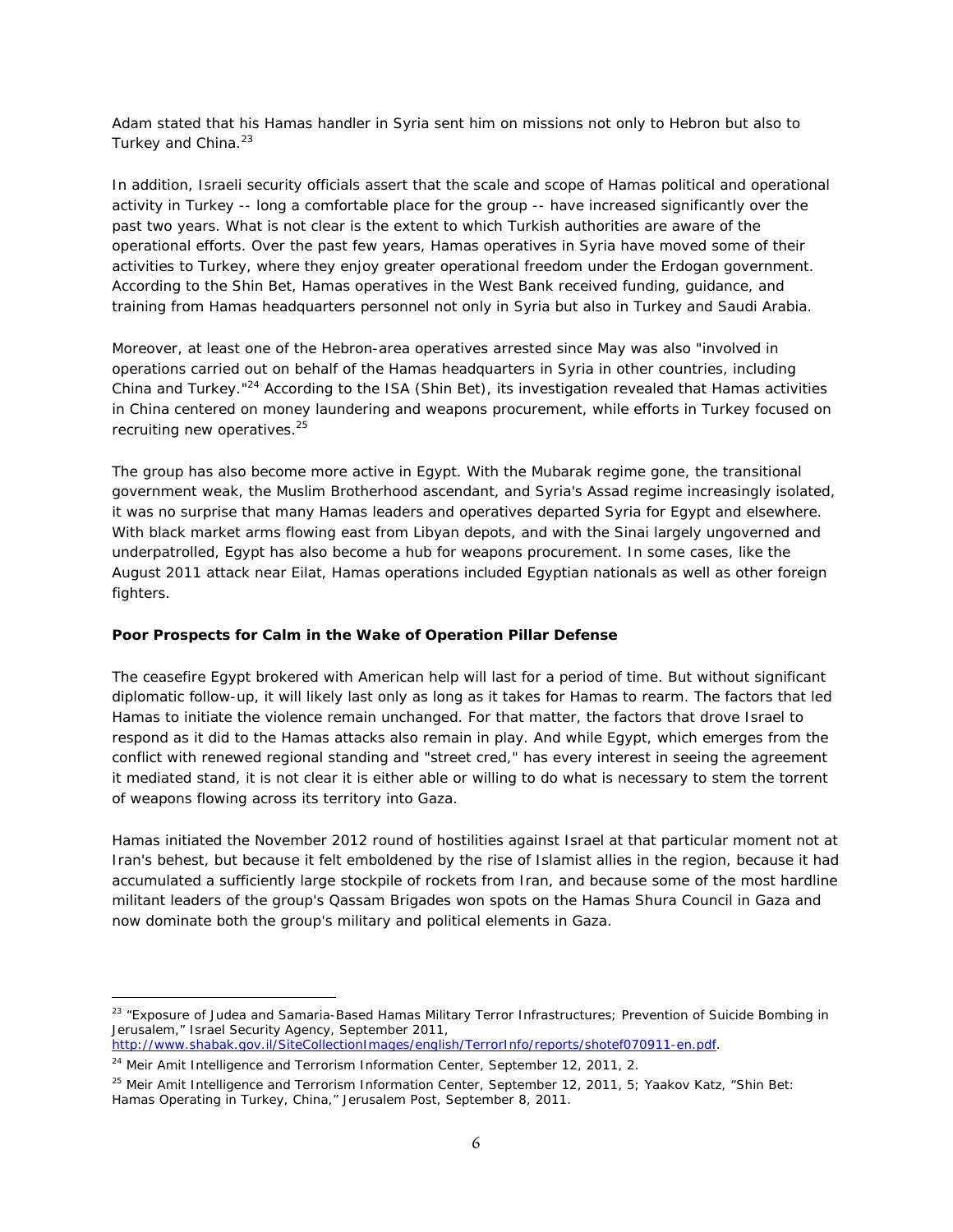Ever since it assumed control of the Gaza Strip by force of arms, Hamas has faced an acute ideological crisis: it could either engage in acts of violence ("resistance") targeting Israel, or it could effectively govern the Gaza Strip -- but not both. The result is a tension within Hamas, the "Islamic Resistance Movement," which has been forced to suspend the resistance for which it is named and by which it defines itself. And while Hamas is not a monolithic movement, the one constant among its various currents is its self-identification as a resistance movement. Meanwhile, Hamas has been increasingly challenged from the right by traditional allies like the Palestinian Islamic Jihad (PIJ) and the Popular Resistance Committees (PRC), and by still more radical Salafist-jihadist groups like al-Tawhid wal-Jihad and the Mujahideen Shura Council Beit al-Maqdas. The latter are composed of several smaller Salafist-jihadist factions, which bound together for the express purpose of being better positioned to confront Hamas's calls for restraint and pursue a strictly militant agenda of targeting Israel.

As it contended with this challenge, Hamas underwent a significant change of its own. In April 2012, Hamas hardliners dominated in secret elections for the Hamas Shura Council and Political Bureau in Gaza. For example, the former head of the Damascus-based military committee, Imad al-Alami, was elected deputy chief of the Gaza Political Bureau. Relative moderates were defeated, while Qassam Brigades leaders loyal to military leader Mohammad Deif won or retained seats on the Political Bureau, including the late Ahmed Jabari, his deputy and successor Marwan Issa, and others. Under this new, more militant political leadership, Hamas leaders gave greater weight to their responsibility to engage in acts of "resistance" against Israel over their responsibility to effectively govern the Gaza Strip. And they felt emboldened by the show of regional support after the Arab Awakening, from the fact that their fellow Muslim Brothers were now in power in Cairo, to the state visits to Gaza of the Turkish president and the Qatari emir.

In the wake of the ceasefire, Hamas will still have to balance governance with resistance and contend with challenges to its credentials from small groups unencumbered by the responsibilities of governing and keen to continue attacking Israel. Meanwhile, Hamas hardliners, for whom the responsibilities of governance cannot trump resistance, remain in power.

Clearly, then, the ceasefire will only last if Egypt takes its responsibility to patrol its sovereign territory seriously and prevents Hamas and other militant groups in Gaza from rearming. Hamas takes a long view of its conflict with Israel, and nothing indicates it is about to moderate its views. Its intent to confront Israel militarily remains unchanged, and it continues to oppose progress toward a two-state solution. So long as a negotiated two-state solution remains Fatah's goal, Hamas will continue to resist serious reconciliation talks. Absent any real shift in Hamas's ideology and intent, the only true factor determining how much of a threat Hamas continues to pose is the question of its capabilities. The ceasefire will last as long as it takes Hamas to rearm, and likely not much longer than that. As one Israeli official put it to me a few weeks before the November 2012 conflict, "We don't know when Hamas will attack, but we fully expect at some point they will. They are not collecting all those rockets as paperweights."

## **Reconciliation on Whose Terms?**

So long as the PA remains committed to a two-state solution, continues to engage in security cooperation with Israel, and rejects Hamas demands that it join "the resistance," Washington should continue funding the PA government in Ramallah. But such funding need not be provided unconditionally. For example, the U.S. Congress could establish benchmarks for performance and require the State Department to provide periodic reports on the PA's activities -- much as Congress once required reports on PLO compliance with the PLO Commitments Compliance Act (PLOCCA). This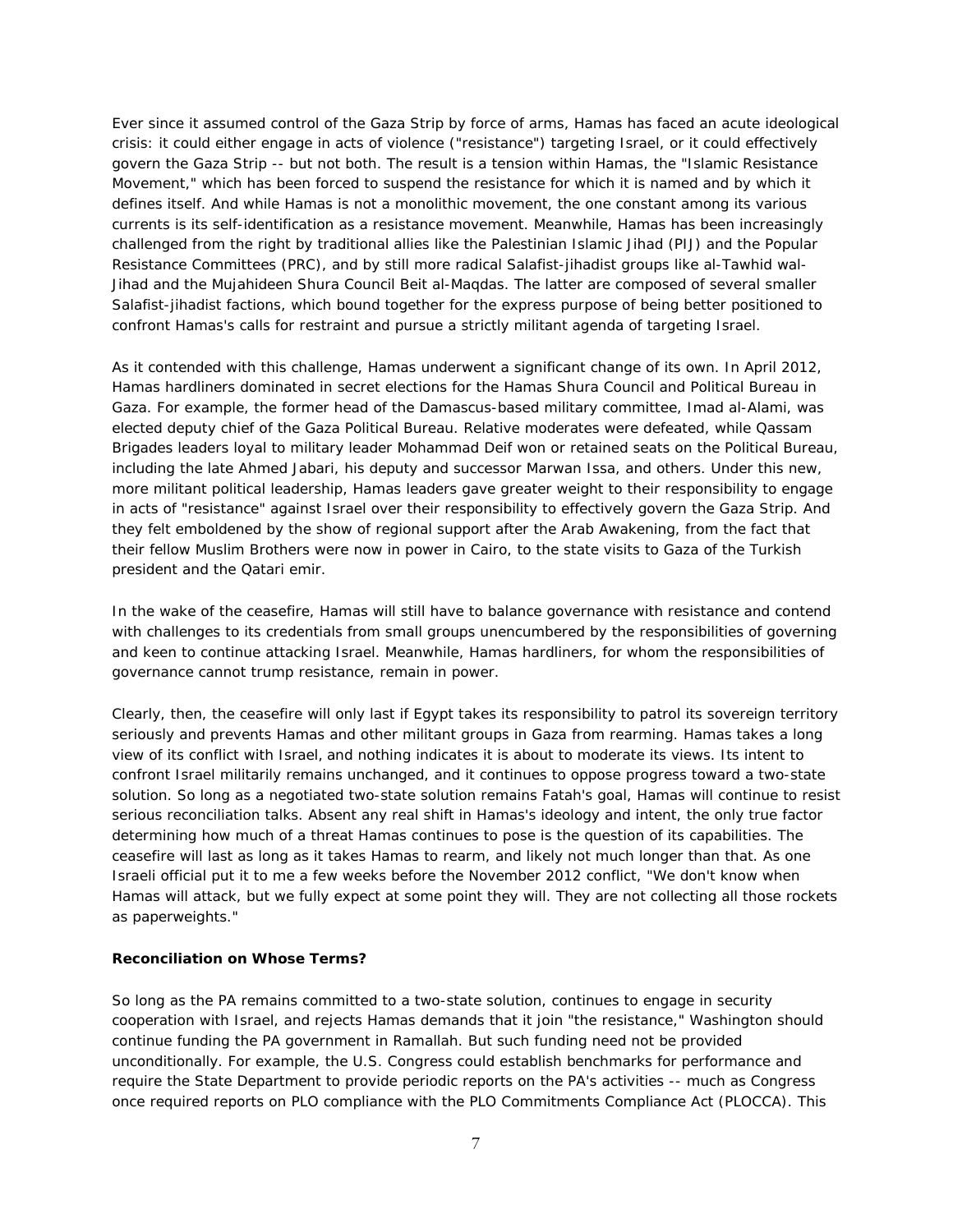could measure not only security cooperation but also corruption, mismanagement, application of the rule of law, and incitement.

But the fact remains that while inconsistent, the PA continues to engage in critical security activities that contribute to the safety of both Palestinian and Israeli civilians. Consider a few examples, as cited by the State Department: 26

- **In January, Palestinian security forces (PASF) arrested fifteen Hamas operatives in overnight** raids in the West Bank districts of Nablus and Jenin; two senior Hamas officials were separately detained by the PA in Haloul and in Nablus. Also in January, PA security forces conducted sweeps throughout the West Bank, detaining dozens of members of the Hizb al-Tahrir Salafist-Islamist group.
- In February, the PA arrested eleven Hamas operatives in overnight operations in Palestinian villages near the West Bank city of Hebron.
- In March, PA security forces arrested seven Hamas operatives in an overnight sweep in the West Bank cities of Jenin, Nablus, and Hebron.
- In May and June, the PA arrested more than eighty Hamas operatives across the West Bank and tried seven for security-related offenses.
- In July, the PASF arrested twenty-two Hamas members near Nablus.
- In August, PA security personnel detained the son of a prominent Hamas activist on suspicion of being involved in armed activities; several dozen other Hamas operatives were detained by the PA in the Nablus-area villages of Aqraba and Awarta, and in the West Bank cities of Tulkarem, Ramallah, and Hebron.
- In September, the PASF detained twenty Hamas operatives in the West Bank cities of Salfit, Hebron, and Nablus over a forty-eight-hour period, and issued court summons to several hundred others.
- In December, the PASF arrested twenty-six members of Hamas and five members of PIJ. Hamas accused the PASF of an "escalating arrest campaign of its supporters" and organized a youth rally in Hebron to protest the continued arrests.

There remains plenty of room for improvement. For example, the State Department reported that on April 24, 2011, a member of the PASF opened fire on Israeli worshippers visiting Joseph's Tomb in Nablus, killing one and injuring six others. The Israeli government characterized the attack as a terrorist incident, while the PA described it as a violation of the PASF rules of engagement. $27$ 

<sup>26</sup> U.S. State Department, *Country Reports on Terrorism 2011*, July 2012,

http://www.state.gov/documents/organization/195768.pdf.

 $27$  Ibid.